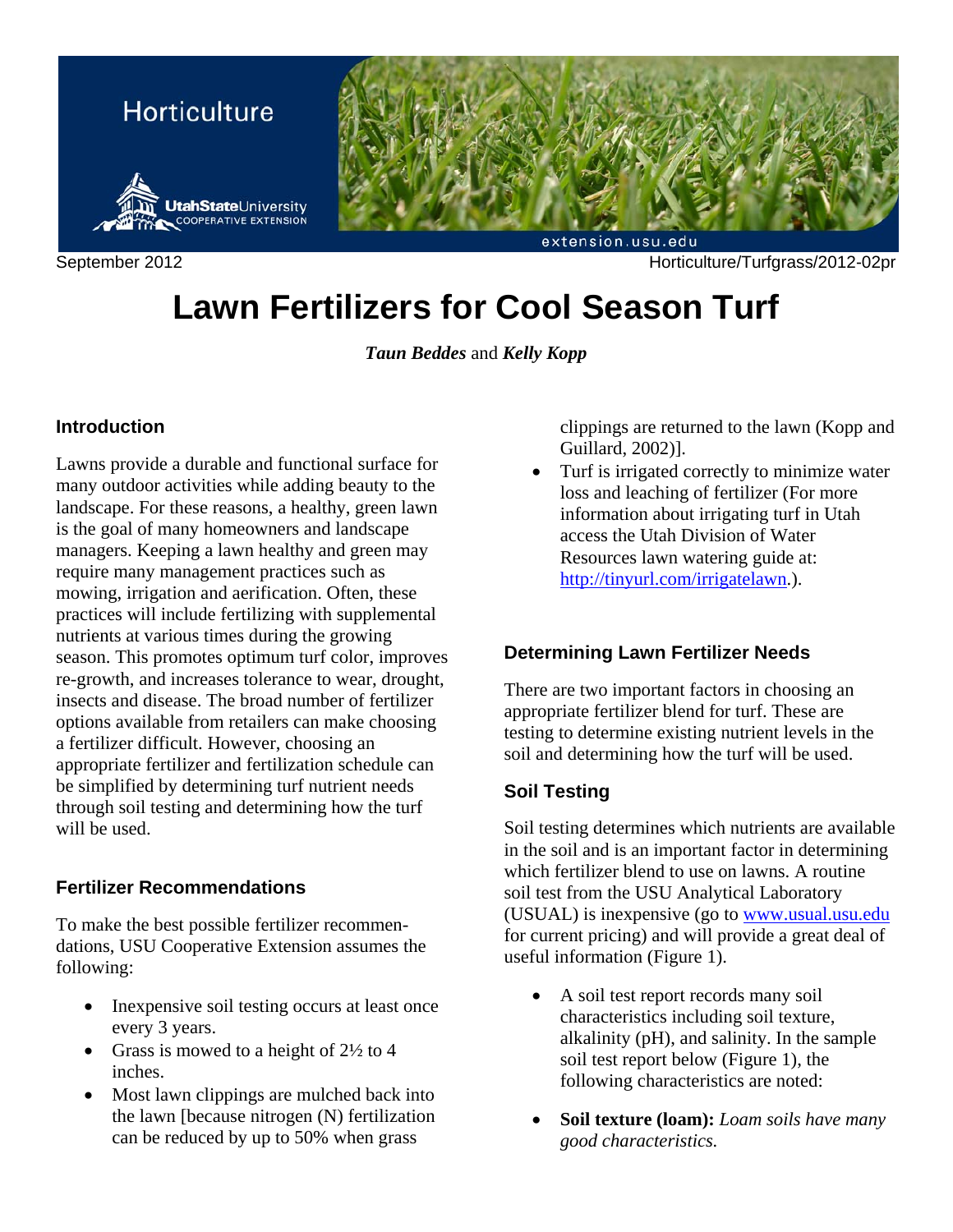| Soil Test Results                                                             |  | Interpretations |  |           | Recommendations       |  |  |
|-------------------------------------------------------------------------------|--|-----------------|--|-----------|-----------------------|--|--|
| Texture                                                                       |  | Loam            |  |           |                       |  |  |
| pH                                                                            |  | 7.46            |  | Normal    |                       |  |  |
| Salinity - ECe dS/m                                                           |  | 1.33            |  | Normal    |                       |  |  |
| Phosphorus - P mg/kg                                                          |  | 80              |  | Very High | 0 lbs P2O5/1000 sq ft |  |  |
| Potassium - K mg/kg                                                           |  | 507             |  | High      | 0 lbs K2O/1000 sq ft  |  |  |
| Nitrate-Nitrogen - N mg/kg                                                    |  |                 |  |           | 2-4 lbs N/1000 sq ft* |  |  |
| Zinc - Zn mg/kg                                                               |  |                 |  |           |                       |  |  |
| Iron - Fe mg/kg                                                               |  |                 |  |           |                       |  |  |
| Copper - Cu mg/kg                                                             |  |                 |  |           |                       |  |  |
| Manganese - Mn mg/kg                                                          |  |                 |  |           |                       |  |  |
| Sulfate-Sulfur - S mg/kg                                                      |  |                 |  |           |                       |  |  |
| Organic Matter %                                                              |  |                 |  |           |                       |  |  |
| <b>SAR</b>                                                                    |  |                 |  |           |                       |  |  |
| <b>Notes</b>                                                                  |  |                 |  |           |                       |  |  |
| *SEE GARDEN GUIDE                                                             |  |                 |  |           |                       |  |  |
| For further assistance, please see your County Agent - Taun Beddes - 752-6263 |  |                 |  |           |                       |  |  |
| For further information and publications of interest, see the                 |  |                 |  |           |                       |  |  |
| USU Analytical Lab webpage<br>or Utah State University Extension              |  |                 |  |           |                       |  |  |
|                                                                               |  |                 |  |           |                       |  |  |

**Figure 1.** Soil test report for a lawn (USU Analytical Lab). Notice that in this soil analysis, P and K levels are at very high and high levels. This is characteristic of most Utah soils and reveals that a fertilizer containing only N should be applied to this lawn. If necessary, more detailed testing for other plant nutrients is also available.

- **pH (7.46)**:*Alkaline soils are very common in Utah.*
- **Salinity (1.33 dS/m):** *This level is acceptable for growing cool season turf.*
- **Nitrogen**:*Nitrogen levels are not given here. Nitrogen is highly dynamic in the soil, and it is assumed that the soil will require at least annual additions of N* (James and Topper, 2003).
- **Phosphorus (P, 80 mg/kg) and potassium (K, 507 mg/kg***)***:** *Levels are measured as high and very high, respectively. If the soil were deficient in either, application recommendations would be in the form of the compounds*  $P_2O_5$  *(phosphate) and*  $K_2O$ *(potash). The amount to apply is given in pounds per thousand square feet per year*   $\int$ *(lbs/1,000 ft<sup>2</sup>/year). These compounds are the standard sources for P and K in lawn fertilizer blends.*

Of the three major plant nutrients discussed above (N, P and K), turfgrasses in Utah most often require N application, while rarely requiring additions of phosphate or potash. Nevertheless, testing is always warranted to be sure. These measures show that this particular soil needs a fertilizer containing N only.

For further information about soil testing and interpreting a soil test report, access the USUAL fact sheet entitled Understanding Your Soil Test: http://tinyurl.com/ususoiltest. The USUAL recommends retesting soil every 2 to 3 years.

## **Determining Turf Use**

As previously mentioned, lawns provide a durable and functional surface for many outdoor activities while adding beauty to the landscape. When used appropriately, turf out competes weeds and provides a soft, durable surface useful for many activities. However, how much and how often turf is used greatly impacts how often fertilizer applications are needed to maintain its health. For example, some lawns receive little use and may only see traffic when they are mowed. These lawns require little fertilizer to maintain them. Conversely, other turf areas may receive traffic from children's play, garden parties or sports. These lawns may require multiple fertilizer applications throughout the growing season to keep them healthy. In general, though, turf use can be divided into three categories: heavy use, moderate use and light use. These categories may be further defined as follows:

• **Heavy Use:** Frequently used sports field play, heavy traffic and/or frequent garden parties.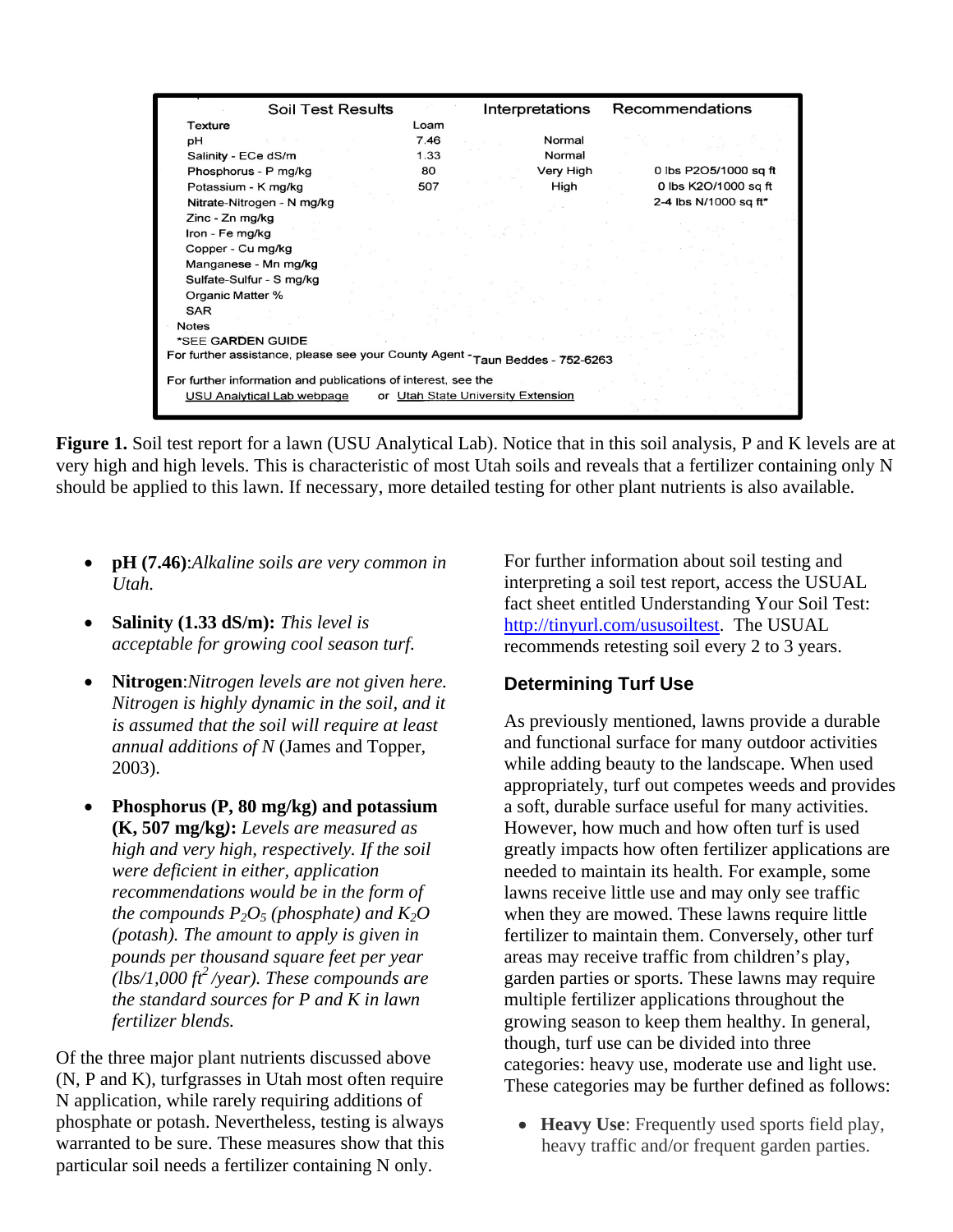- **Moderate use**: Typical children's play and/or occasional garden parties.
- **Light Use**: Occasional foot traffic or little to no play from children.

Most home lawns fall into either the moderate or light use category.

# **Understanding Fertilizer Labels**

Once soil has been tested and lawn use has been determined, the next step is to select an appropriate fertilizer blend. Fortunately, all fertilizers are required to prominently display a three number formula (Figure 2) on their packages. These numbers are the percentages (by weight) of N, phosphate  $(P_2O_5)$  and potash  $(K_2O)$ . For example, a lawn fertilizer with an analysis of 24-5-10 contains 25% N, 5% phosphate and 10% potash. This means a 50 lb bag of this particular product contains 12 pounds of N, 2½ lbs of phosphate, and 5 lbs of potash. All three nutrients are involved in many physiological processes of plants. The rest of the weight of the fertilizer is made up of other elements such as carbon, hydrogen, and oxygen within these compounds.



**Figure 2.** An example of a typical lawn fertilizer label.

In the sample soil test results above (Figure 1) indicates that the turf will only be deficient in N. For this reason, a fertilizer with an analysis such as 20-0-0 (where the two zeros show that there is no phosphate or potash in the blend) would be appropriate to use.

# **Fertilization Frequency and Timing**

A fertilization schedule for cool season turf grown in Utah will depend on use level. Fertilization schedules for light, moderate and heavy use turf areas are described below (Table 1).

Note that mid-summer applications are generally discouraged except for heavily used turf, and then only in smaller amounts. This is primarily because of the slowed growth rates of cool-season grasses such as Kentucky bluegrass and fescues during the hottest part of the growing season (Chart 1). In fact, over-fertilization at this time promotes weed growth over turf growth and can cause grass to become drought stressed due to over-stimulation of top growth. If fertilization is undertaken in midsummer, a slow release fertilizer is the best choice.

Additionally, application rates are given in pounds of N per thousand square feet. Fortunately, most lawn fertilizers marketed to consumers contain instructions on how much to apply per thousand square feet. These instructions are usually correct and can be used as a guide.

# N**itrogen Fertilizer Products**

The source of N within different fertilizer blends varies, with the most common sources being ammonium sulfate  $[(NH_4)_2SO_4]$  and urea  $[(NH<sub>2</sub>)<sub>2</sub>CO]$ . These two forms are released relatively quickly, lasting 4 to 6 weeks, but make N immediately available to plants. Some other sources include slow release forms of  $N$  – where N is released over a period of 8 to 12 weeks once applied. Currently the vast majority of these fertilizers are coated urea products.

Slow release forms of N fertilizer reduce leaching of nutrients from the soil, and can also reduce the amount of mowing over time because quick flushes of growth do not occur. Slow release N is especially important to use if applications are needed during the hottest times of the year. Organic sources of N are also available including products made from plant and animal sources. A common animal source is fish meal. Plant sources include cotton meal and soy products. Table 2 gives further details about various fertilizer sources.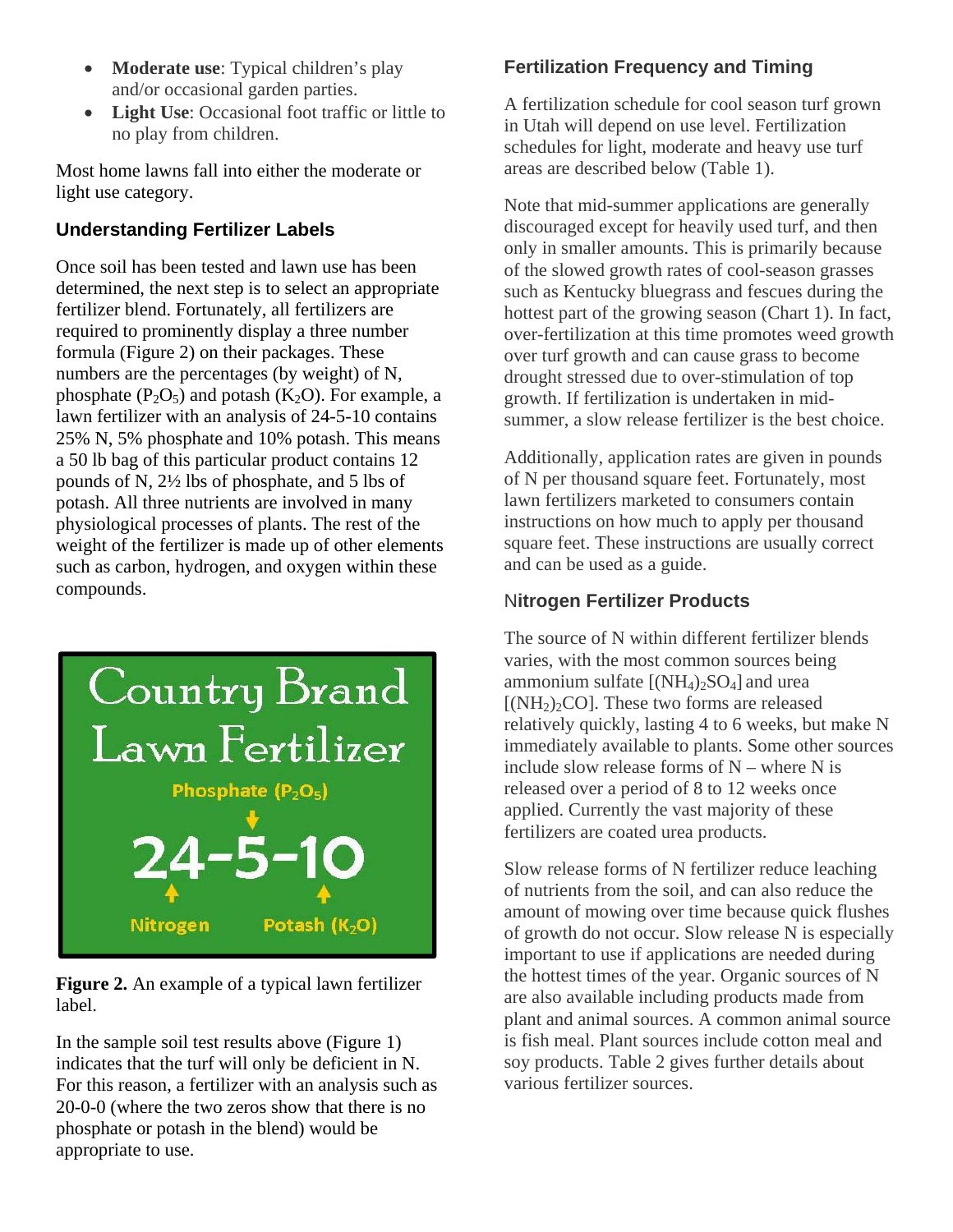| Table 1. Basic Fertilization Schedule <sup>1</sup> |                 |                          |      |               |        |                         |               |
|----------------------------------------------------|-----------------|--------------------------|------|---------------|--------|-------------------------|---------------|
| <b>Level of Turf</b>                               | <b>Spring</b>   | <b>Summer</b>            |      |               | Autumn |                         | <b>Total</b>  |
| Use or                                             | <b>April or</b> | June                     |      |               | Sept.  | Mid Oct. to             |               |
| maintenance                                        | May             |                          | July | <b>August</b> |        | Early Nov. <sup>3</sup> |               |
| Light                                              |                 |                          |      |               |        |                         |               |
| <b>Moderate</b>                                    |                 | $\overline{\phantom{0}}$ |      |               |        |                         | $\mathcal{R}$ |
| <b>Heavy</b>                                       |                 | 05                       | 05   |               |        |                         |               |

<sup>1</sup> Adapted from the Basic Fertilization Schedule table in USU factsheet #HG 517: Basic

Turfgrass Care<br><sup>2</sup> Represents 1 pound of N per 1,000 square ft.

<sup>3</sup> Final application timing will vary depending on location within the state and should be made when turf is still green but no longer requires mowing.



**Chart 1.** Typical growth rate of cool season turfgrass during the growing season. Note that recommended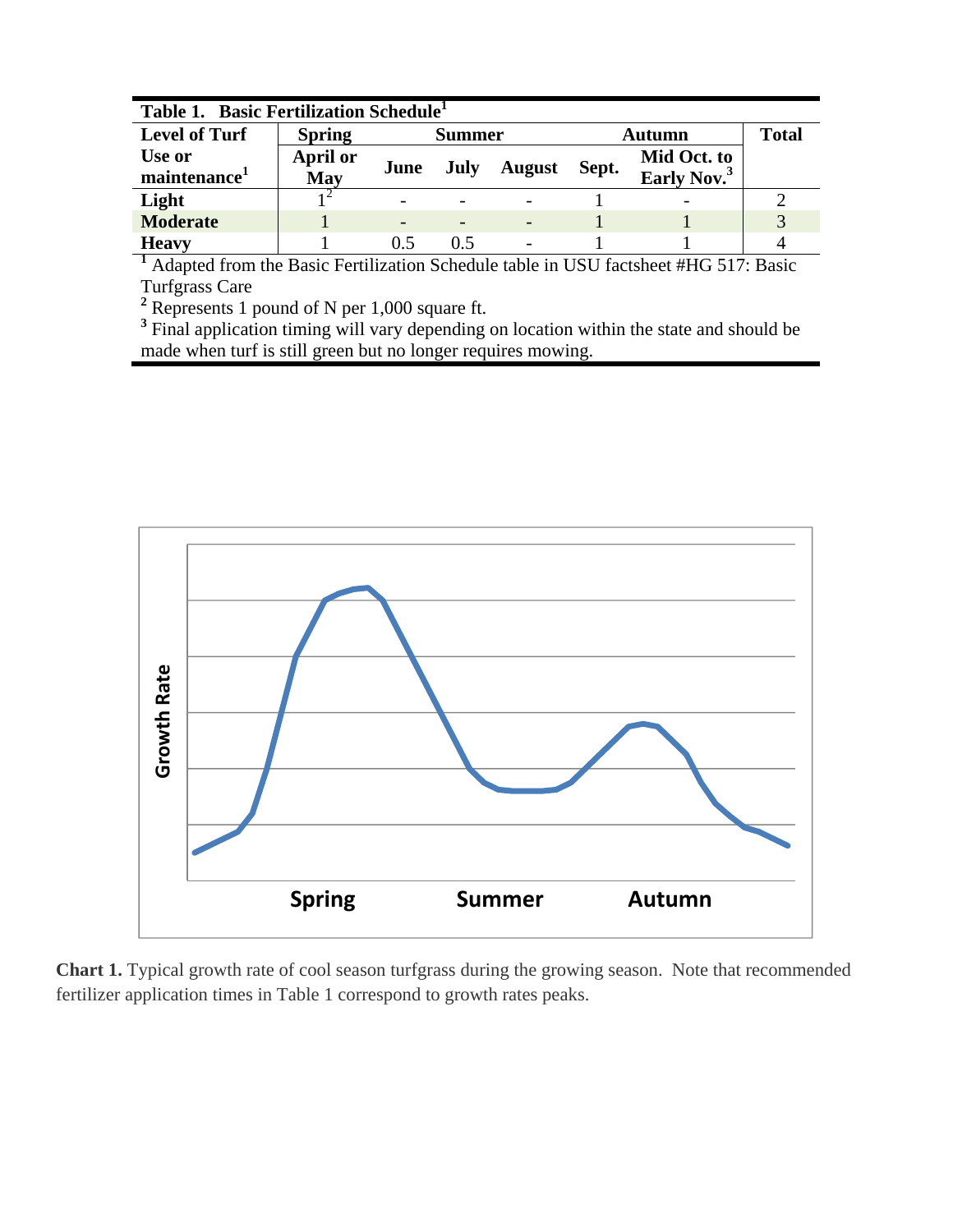| Table 2. Common Sources and Forms of Nitrogen in Fertilizers. |                                    |                                               |                                                                                                                                                                                                                                                                                                                                                                                                                        |  |  |
|---------------------------------------------------------------|------------------------------------|-----------------------------------------------|------------------------------------------------------------------------------------------------------------------------------------------------------------------------------------------------------------------------------------------------------------------------------------------------------------------------------------------------------------------------------------------------------------------------|--|--|
| <b>Common</b><br><b>Name</b>                                  | <b>Nitrogen</b><br>$(\frac{0}{0})$ | <b>Chemical</b><br><b>Comments</b><br>Formula |                                                                                                                                                                                                                                                                                                                                                                                                                        |  |  |
| <b>Urea</b>                                                   | 46                                 | (NH <sub>2</sub> ) <sub>2</sub> CO            | Common in liquid and dry formulations. Use<br>caution due to potential plant damage if over-<br>applied.                                                                                                                                                                                                                                                                                                               |  |  |
| <b>Ammonium</b><br><b>Sulfate (AS)</b>                        | 21                                 | $(NH_4)_2SO_4$                                | Popular, economical N source. Less potential<br>for damage if accidently over-applied.                                                                                                                                                                                                                                                                                                                                 |  |  |
| <b>Slow Release</b>                                           | Varies by<br>blend                 | Varies                                        | Several forms available. For the lawn care<br>market, slow release fertilizers are usually types<br>of coated urea. Different coatings include sulfur<br>(SCU), plastic or poly coatings (PCU), and<br>poly-sulfur coated urea (PSCU). In many slow<br>release blends, the coated products are mixed<br>with a non-coated, faster releasing form of N<br>such as urea or AS.                                           |  |  |
| Organic<br><b>Fertilizer (OF)</b>                             | $2 - 12$<br>depending<br>on source | Varies                                        | Several types available. N sources include<br>composted manure, plant matter such as cotton<br>meal, even processed fish byproducts and even<br>sewage sludge. Nitrogen content is commonly<br>lower than synthetic fertilizers. Soil<br>microorganisms must breakdown OF so N can<br>be released, making OF slow-release. An<br>additional benefit is that organic matter is<br>released back into the soil by these. |  |  |

#### **Further Resources**

For further information concerning turfgrass care access the following fact sheets:

- Utah Residential Lawn Watering Guide: http://tinyurl.com/watercheck
- Basic Turfgrass Care: http://extension.usu.edu/files/publications/pu blication/HG\_517.pdf
- Turfgrass Cultivation (Aeration): http://extension.usu.edu/files/publications/pu blication/HG\_Turf\_2006-02.pdf
- Waterwise Landscaping: Practical Turfgrass Areas:

http://extension.usu.edu/files/publications/pu blication/HG\_Turf\_2006-01.pdf

- Irrigation System Maintenance: http://extension.usu.edu/files/publications/fa ctsheet/HG\_Irrigation\_2004-01.pdf
- Turf Grass Cultivars For Utah: http://extension.usu.edu/files/publications/pu blication/HG\_Grass\_2004\_01.pdf

#### **References**

Biran, I., B. Bravdo, I. Bushkin-Harav ,and E. Rawitz. 1981**.** Water consumption and growth rate of 11 turfgrasses as affected by mowing height, irrigation frequency, and soil moisture. Agronomy Journal. 73(1):75-80.